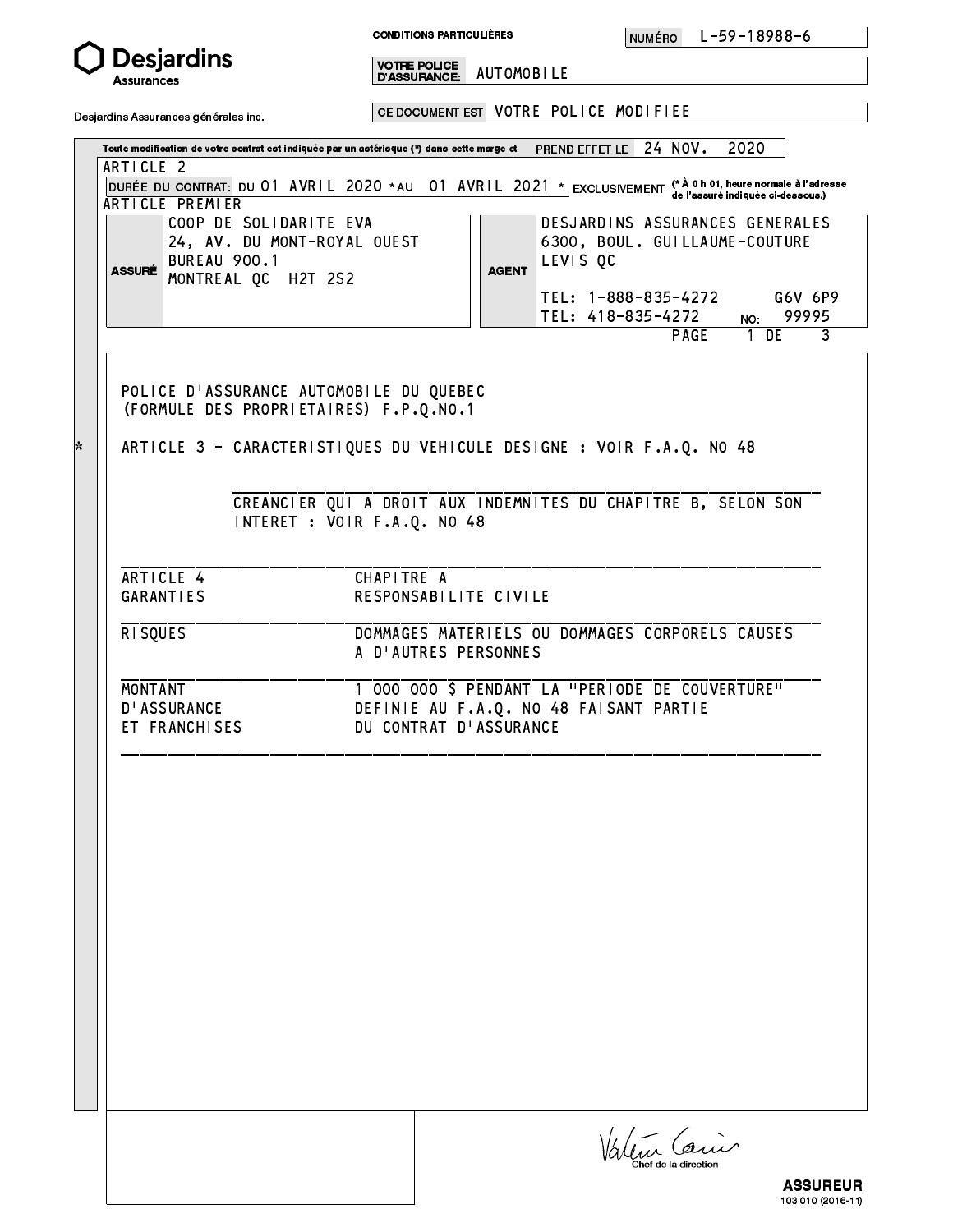

CONDITIONS PARTICULIÉRES

NUMÉRO

Assurances D'ASSURANCE: AUTOMOBILE

Desjardins Assurances générales inc.

CE DOCUMENT EST IN A RELATION OF THE CENTER OF THE CENTER OF THE CENTER OF THE CENTER OF THE CENTER OF THE CENT

Toute modification de votre contrat est indique par un astrisque (\*) dans cette marge et PREND EFFET LE 24 NOV. 2020

| <b>ARTICLE PREMIER</b><br><b>BUREAU 900.1</b><br><b>ASSURÉ</b> | COOP DE SOLIDARITE EVA<br>24, AV. DU MONT-ROYAL OUEST<br>MONTREAL QC H2T 2S2                                                                                                                                                                                                                                                                                      | <b>AGENT</b> | DESJARDINS ASSURANCES GENERALES<br>6300, BOUL. GUILLAUME-COUTURE<br>LEVIS OC<br>TEL: 1-888-835-4272 | de l'assuré indiquée ci-dessous.)<br>G6V 6P9 |
|----------------------------------------------------------------|-------------------------------------------------------------------------------------------------------------------------------------------------------------------------------------------------------------------------------------------------------------------------------------------------------------------------------------------------------------------|--------------|-----------------------------------------------------------------------------------------------------|----------------------------------------------|
|                                                                |                                                                                                                                                                                                                                                                                                                                                                   |              | TEL: 418-835-4272<br>PAGE                                                                           | NO: 99995<br>2 DE<br>$\mathbf{3}$            |
| ARTICLE 4<br><b>GARANTIES</b><br><b>RISQUES</b>                | PROTECTION 2                                                                                                                                                                                                                                                                                                                                                      |              | CHAPITRE B : DOMMAGES AUX VEHICULES ASSURES<br>PROTECTION 3                                         |                                              |
|                                                                | RISQUE DE COLLISION ET<br>DE RENVERSEMENT                                                                                                                                                                                                                                                                                                                         |              | TOUS LES RISQUES SAUF<br>COLLISION OU RENVERSEMENT                                                  |                                              |
| MONTANT<br><b>D'ASSURANCE</b><br>ET FRANCHISES                 | VOIR F.A.Q. NO 48                                                                                                                                                                                                                                                                                                                                                 |              | VOIR F.A.Q. NO 48                                                                                   |                                              |
|                                                                | FORMULAIRE D'AVENANT -<br>F.A.Q. NO 25 - MODIFICATION AUX CONDITIONS PARTICULIERES.                                                                                                                                                                                                                                                                               |              |                                                                                                     |                                              |
|                                                                | LES GARANTIES DE LA POLICE SONT ETENDUES POUR INCLURE LA LIVRAISON DE<br>REPAS ET DE COLIS, ET CE, EXCLUSIVEMENT DANS LA PROVINCE DE QUEBEC.<br>ARTICLE 7 - INFORMATIONS POUR L'ASSURE DESIGNE : EN APPLICATION DE L'AVENANT<br>F.A.Q. NO 48, IL EST ENTENDU QUE SEULS LE CHAUFFEUR INSCRIT OU<br>LE PROPRIETAIRE DU VEHICULE INSCRIT SONT RESPONSABLES D'ASSUMER |              |                                                                                                     |                                              |
|                                                                | LA FRANCHISE APPLICABLE AU CHAPITRE B.                                                                                                                                                                                                                                                                                                                            |              |                                                                                                     |                                              |
|                                                                |                                                                                                                                                                                                                                                                                                                                                                   |              |                                                                                                     |                                              |
|                                                                |                                                                                                                                                                                                                                                                                                                                                                   |              |                                                                                                     |                                              |

103 **010 021**